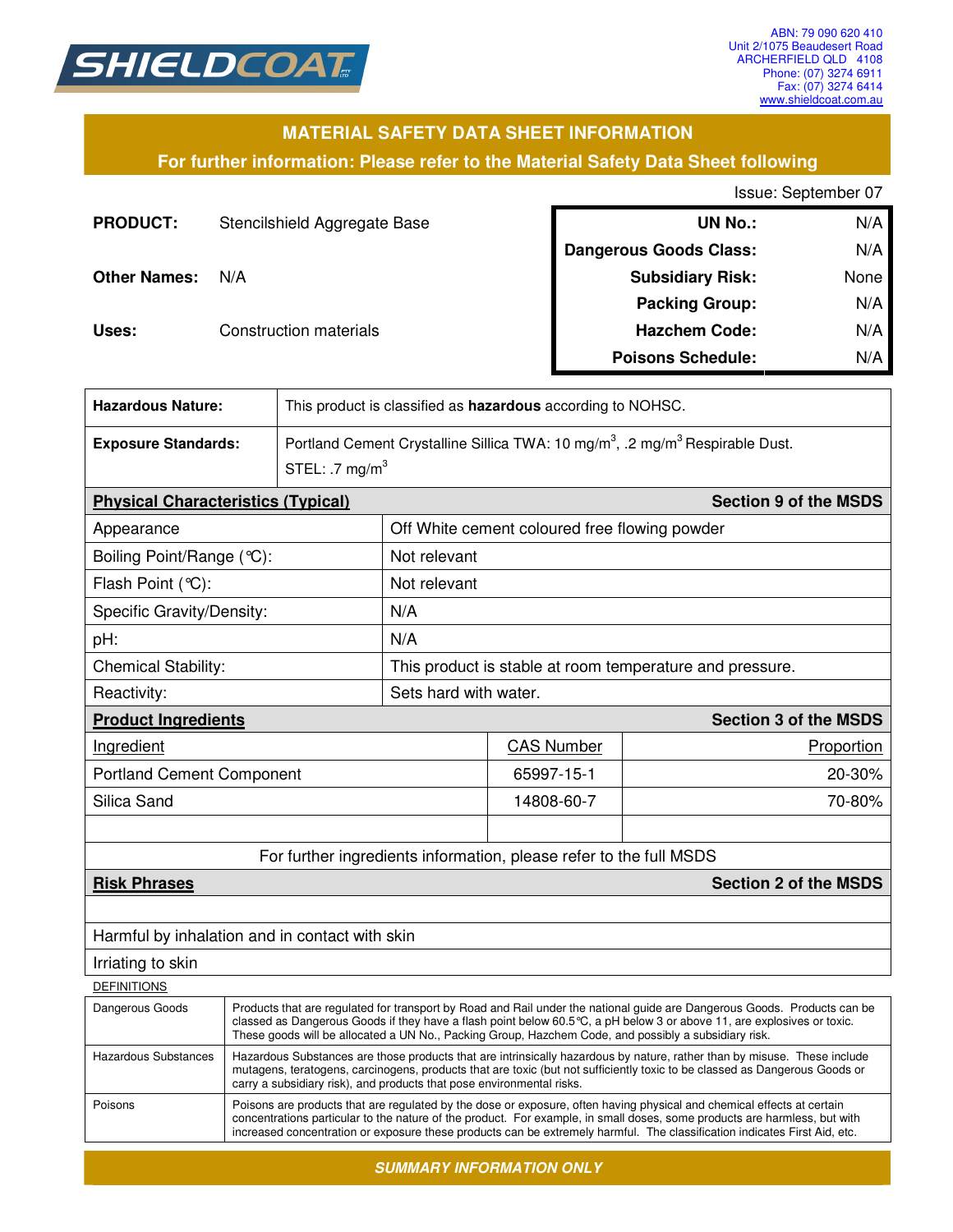

### **MATERIAL SAFETY DATA SHEET STENCILSHIELD AGGREGATE BASE**

# *1. IDENTIFICATION*

| <b>Product Name:</b>      | Stencilshield Aggregate Base                 |
|---------------------------|----------------------------------------------|
| <b>Other Names:</b>       | N/A                                          |
| <b>Chemical Family:</b>   | Cementious powder                            |
| <b>Molecular Formula:</b> | Not Applicable                               |
| <b>Recommended Use:</b>   | <b>Construction materials</b>                |
| Supplier:                 | <b>Shieldcoat Pty Ltd</b>                    |
| ABN:                      | 79 090 620 410                               |
| <b>Address:</b>           | 2/1075 Beaudesert Road, Archerfield Qld 4108 |
| Telephone:                | +61 7 3274 6911                              |
| <b>Fax:</b>               | +61 7 3274 6414                              |
| <b>Emergency Phone:</b>   | 0414 479 458                                 |
| All other inquiries:      | +61 7 3274 6911                              |

## *2. HAZARDS IDENTIFICATION*

#### **Hazard Classification**

This product is classified as hazardous according to Australian Safety and Compensation Council criteria.

#### **Hazard Category**

Non Allocated

#### **Risk Phrases**

| Harmful by inhalation and in contact with skin |
|------------------------------------------------|
| Irriating to skin                              |
| <b>Safety Phrases</b>                          |
| S 2: Keep out of the reach of children         |
| S 9: Keep container in a well-ventilated place |
| S 16: Keep away from sources of ignition       |
| S 23: Do not breath powder                     |

S 24/25: Avoid contact with skin and eyes

#### **Dangerous Goods Classification**

3

#### **Poisons Schedule**

6

## *3. COMPOSITION: Information on Ingredients*

| <b>Chemical Ingredient</b>       | <b>CAS Number</b> | <b>Proportion (% <math>v/v</math>)</b> |
|----------------------------------|-------------------|----------------------------------------|
| <b>Portland Cement Component</b> | 65997-15-1        | 20-30%                                 |
| Silica Sand                      | 14808-60-7        | 70-80%                                 |
|                                  |                   |                                        |
|                                  |                   |                                        |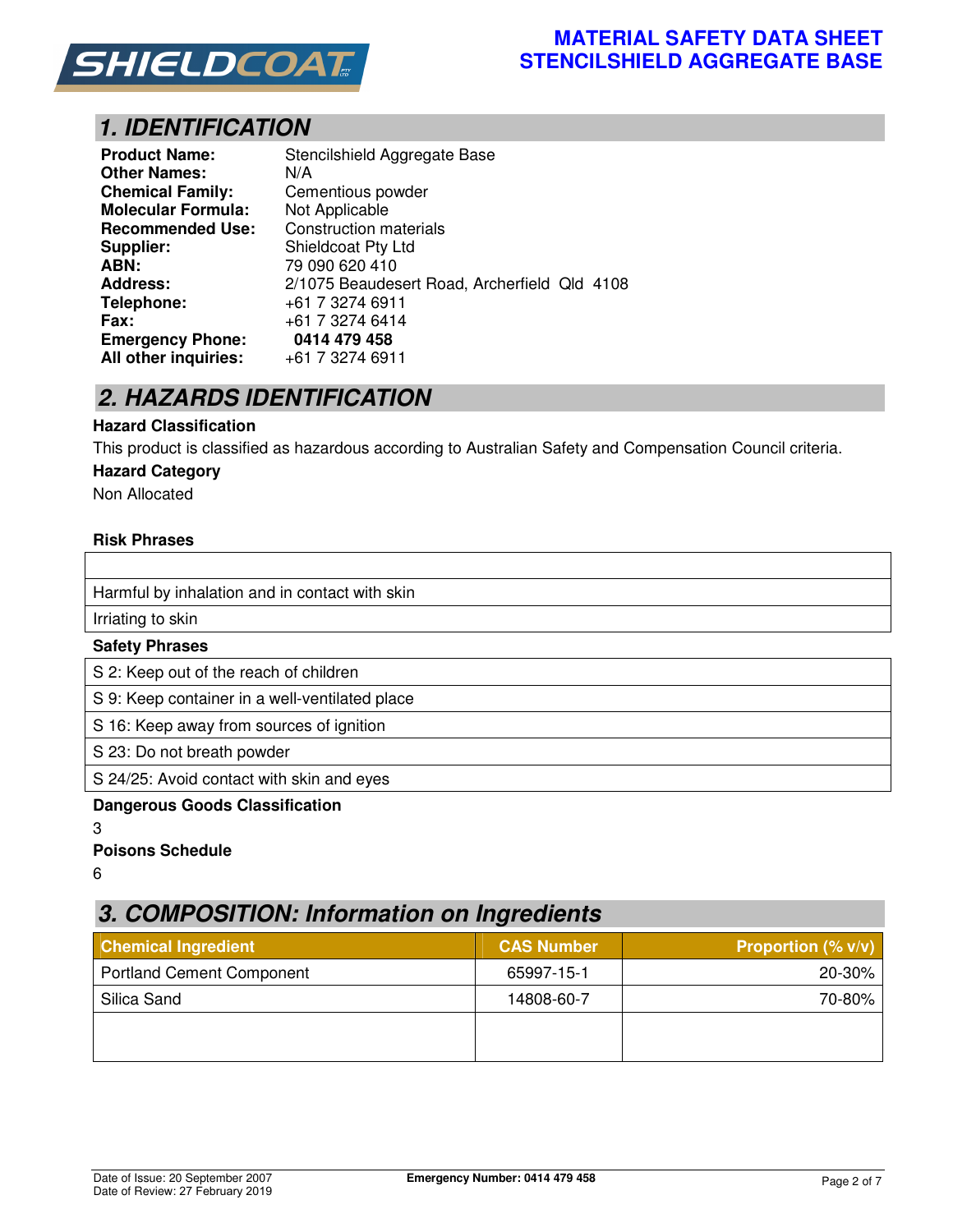

# *4. FIRST AID MEASURES*

#### **For advice, contact Poisons Information Centre (Phone Australia: 13 1126) or a doctor.**

#### **Ingestion**

If swallowed, DO NOT induce vomiting. Keep at rest. Seek immediate medical attention.

#### **Eye Contact**

Flush eyes with large amounts of water until irritation subsides. Seek immediate medical attention.

#### **Skin Contact**

Flush area with large amounts of water and wash area with soap if available. Remove contaminated clothing, including shoes, and launder before reuse. Seek medical attention for skin irritations.

#### **Inhalation**

Using proper respiratory protection, immediately remove the affective victim from exposure. Administer artificial respiration if breathing has stopped. Keep at rest. Seek immediate medical attention.

#### **First Aid Facilities**

Provide eye baths and safety showers.

#### **Medical Attention**

Treat according to symptoms. Avoid gastric lavage - aspiration of product to the lungs may result in chemical pneumonitis.

## *5. FIRE FIGHTING MEASURES*

Shut off product that may 'fuel' a fire if safe to do so. Allow trained personnel to attend a fire in progress providing fire fighters with this Material Safety Data Sheet. Prevent extinguishing media from escaping to drains and waterways.

#### **Suitable Extinguishing Media**

N/A

#### **Hazards from combustion products**

N/A

#### **Precautions for fire fighters and special protective equipment**

Full protective clothing and self-contained breathing apparatus

#### **Hazchem Code**

N/A

## *6. ACCIDENTAL RELEASE MEASURES*

#### **Emergency Procedures**

Avoid contaminating waterways, drains or sewers as material will harden and a possibility of blocking the flow of water.

When in contact with water elements the PH will rise and give a sufficient increase that may be toxic to aquatic life in these circumstances.

Disposal of product requires reference to any appropriate authority in your State. Dispose of material through a licensed contractor. Suitable for disposal by approved waste disposal agent.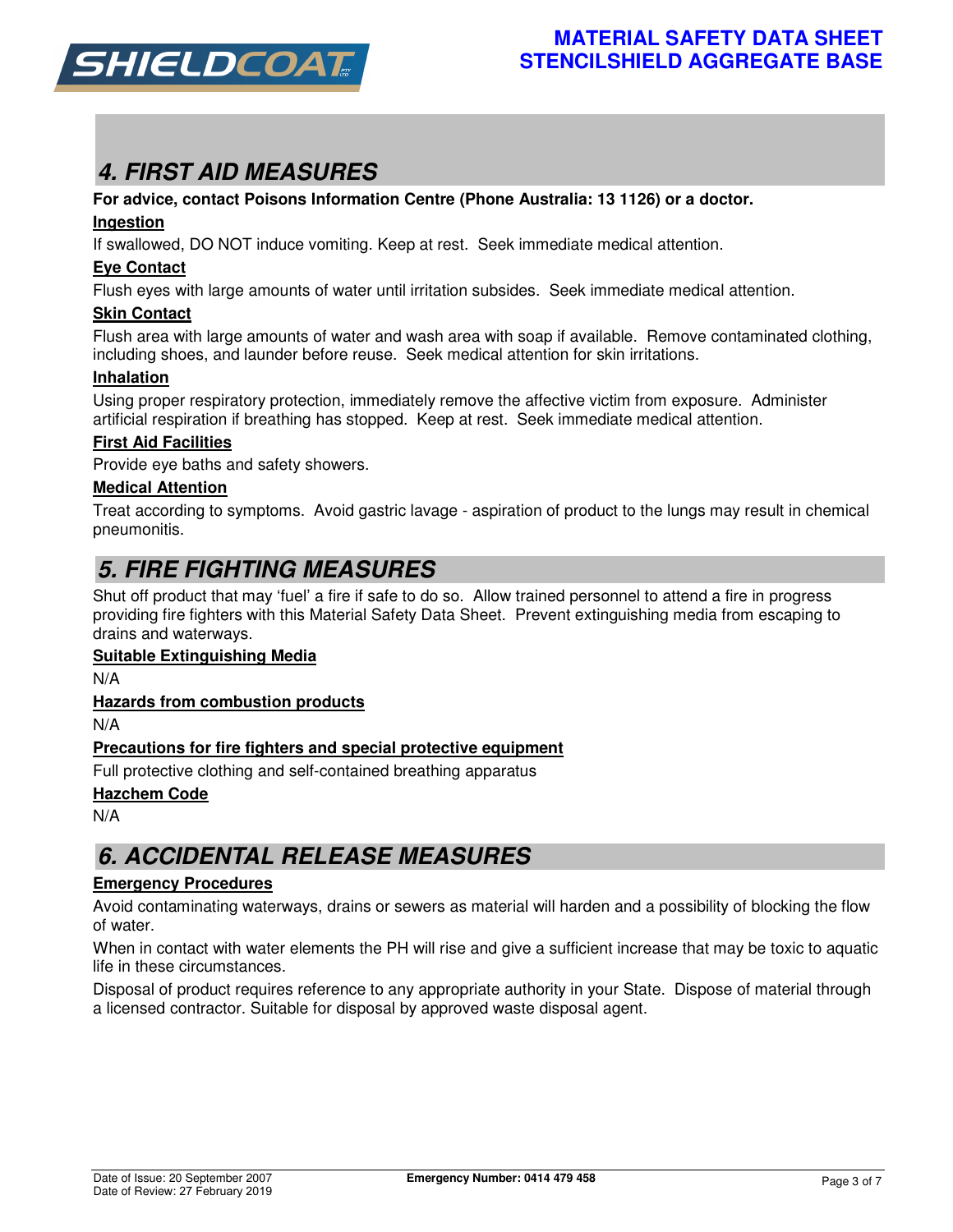

# *7. HANDLING AND STORAGE*

### **Precautions for Safe Handling**

Wear gloves, eye protection, mask and suitable clothing when handling.

### **Conditions for Safe Storage**

Store in a cool, dry place away from direct sunlight. Do not pressurise, cut, heat or weld containers - residual vapours are flammable. This product is flammable and will fuel a fire in progress.

#### **Incompatible Materials**

N/A

# *8. EXPOSURE CONTROLS: PERSONAL PROTECTION*

### **National Exposure Standards**

The time weighted average concentration (TWA) for Portland Cement Crystalline Silica is: 10 mg/m<sup>3</sup>, .2mg/m<sup>3</sup> respirable dust TWA which means the highest allowable exposure concentration in an eight-hour day for a fiveday working week. The short term exposure limit (STEL) is: .7 mg/m<sup>3</sup>, which is the maximum allowable exposure concentration over a 15 minute period which should not be exceeded at any time in a normal eight hour workday.

Replacing a TWA or STEL value for some products is a Peak Limitation value (Peak): None applies in this case. In addition to the exposure concentrations may be a subsidiary caution in such cases where the product is a skin sensitiser, represented as (Sk), where none applies in this case.

According to current knowledge these concentrations should neither impair the health, nor cause undue discomfort to, nearly all workers. These exposure standards are guides to be used in the control of occupational health hazards. All atmospheric contamination should be kept to as low a level as is workable. Exposure standards should not be used as fine dividing lines between safe and dangerous concentrations of chemicals. They are not a measure of relative toxicity.

#### **Engineering Controls: Ventilation**

The use of local exhaust ventilation is recommended to control process emissions near the source. Laboratory samples should be handled in a fume hood. Provide mechanical ventilation of confined spaces. Use explosion proof equipment.

#### **Personal Protective Equipment**

**Respiratory Protection:** Where concentrations in air may approach or exceed the limits described in the National Exposure Standards, it is recommended to use a half-face filter mask to protect from overexposure by inhalation. A type P1 filter complying to AS/NZS 1715 and AS/NZS 1716 material is considered suitable for this product.

**Eye Protection:** Always use safety glasses with side shields or goggles conforming to AS/NZS when handling this product.

**Skin/Body Protection:** Always wear long sleeves, long trousers, or coveralls, and enclosed footwear or safety boots when handling this product. It is recommended that gloves be worn when handling this product that conforms to AS/NZS 2161.

# **Property Community Community Community Community Community Community Community Community Community Community Community Community Community Community Community Community Community Community Community Community Community Co** Appearance **None** None None **Off White cemetious powder** Boiling Point/Range Ⅰ N/A Flash Point  $\begin{matrix} \bullet \end{matrix}$  , we can also the  $\begin{matrix} \bullet \end{matrix}$   $\begin{matrix} \bullet \end{matrix}$  . The  $\begin{matrix} \bullet \end{matrix}$  and  $\begin{matrix} \bullet \end{matrix}$  and  $\begin{matrix} \bullet \end{matrix}$  and  $\begin{matrix} \bullet \end{matrix}$  and  $\begin{matrix} \bullet \end{matrix}$  and  $\begin{matrix} \bullet \end{matrix}$  and  $\begin{matrix} \bullet \end{matrix}$  and  $\begin{matrix} \$ SG/Density (@ 15℃) a/ml; kgm<sup>-3</sup> N/A Vapour Pressure @ 20°C kPa None

### *9. PHYSICAL AND CHEMICAL PROPERTIES*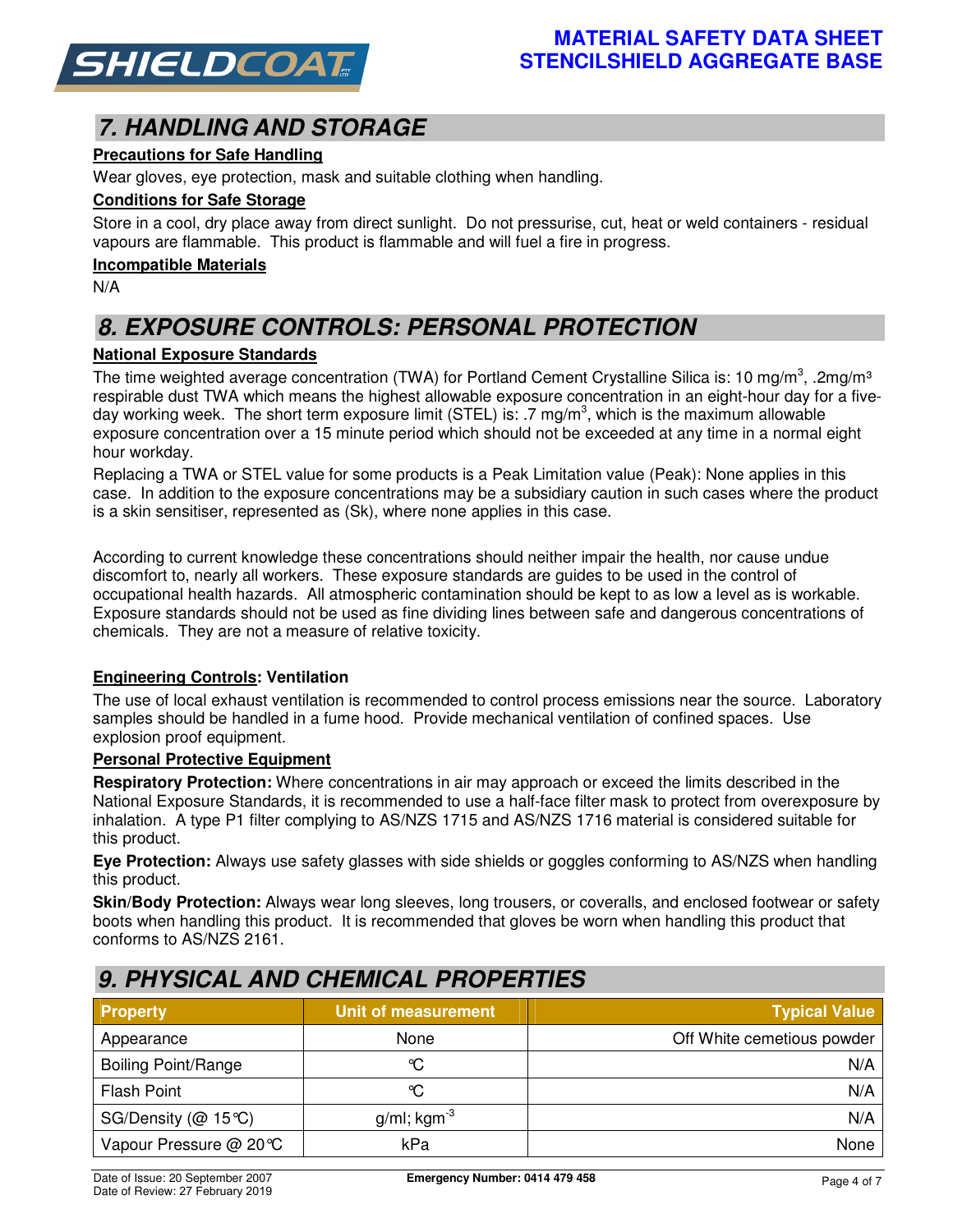

### **MATERIAL SAFETY DATA SHEET STENCILSHIELD AGGREGATE BASE**

| <b>Property</b>                 | <b>Unit of measurement</b> | <b>Typical Value</b> |
|---------------------------------|----------------------------|----------------------|
| Vapour Density @ 20℃            | $g/ml$ ; kgm <sup>-3</sup> | None                 |
| <b>Autoignition Temperature</b> | $\infty$                   | N/A                  |
| Explosive Limits in Air         | % vol/vol                  | N/A                  |
| <b>Bulk Density</b>             | Kg/m <sup>3</sup>          | $-1300$              |
| Percent volatiles               | % vol/vol                  | N/A                  |
| Acidity/alkalinity as pH        | None                       | Not applicable       |
| Solubility in Water             | g/                         | Soluble in water     |
| Other solvents                  |                            | N/A                  |

The values listed are indicative of this product's physical and chemical properties. For a full product specification, please consult the Technical Data Sheet.

# *10. STABILITY AND REACTIVITY*

#### **Chemical stability**

This product is stable at room temperature and pressure.

#### **Conditions to avoid**

Ignition sources, heat: excessive sunlight or UV exposure

#### **Hazardous decomposition products**

N/A

#### **Hazardous reactions**

Sets hard with water

#### **Hazardous polymerisation**

Will not occur

## *11. TOXICOLOGICAL INFORMATION*

#### **Acute Effects**

#### **Ingestion**

If swallowed, may cause lung damage on vomiting. Will cause central nervous system depression. May cause discomfort on swallowing. Vapours will cause drowsiness and dizziness and ingestion may result in headaches and nausea.

#### **Eye Contact**

Eye contact with this product will cause redness and swelling with a burning sensation.

#### **Skin Contact**

This product is irritating to the skin with prolonged exposure. It may result in dryness and cracking.

#### **Inhalation**

Harmful by inhalation. Vapours will cause dizziness and drowsiness. There is the possibility of organ damage over prolonged use or exposure. Central Nervous System depression includes nausea, headaches, dizziness, and possibly loss of consciousness.

#### **Toxicological Information**

No Toxicological information is available for this product.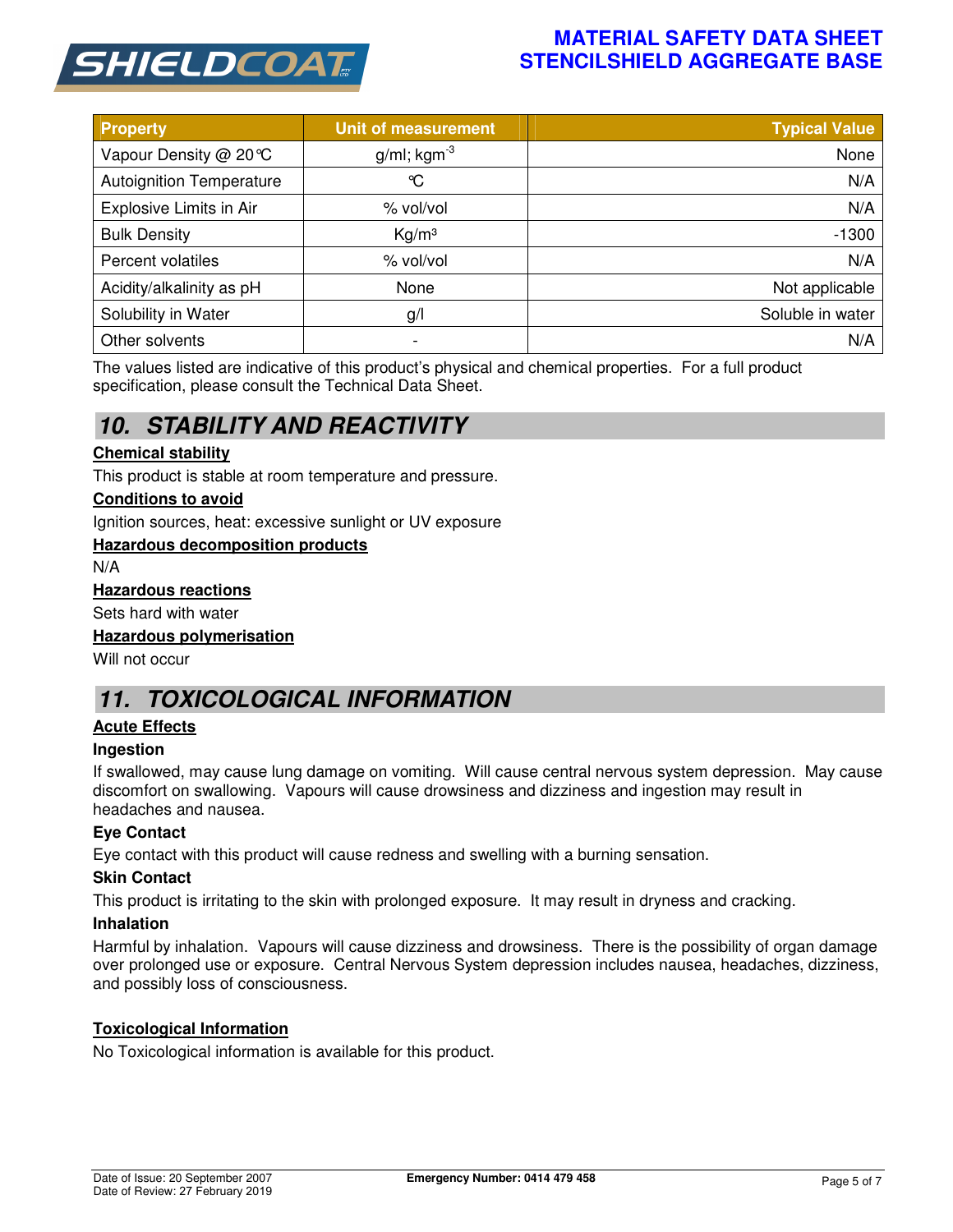

# *12. ECOLOGICAL INFORMATION*

### **Ecotoxicity**

#### **Aquatic Toxicity:**

Avoid contaminating waterways, drains and sewers as material will harden with a possibility of blocking flow of water. When in contact with water, cements will cause the ph to rise and give a sufficient increase that may be toxic to aquatic life in these circumstances.

### *13. DISPOSAL CONSIDERATIONS*

#### **Disposal Methods**

Empty packaging should be taken for recycling, recovery or disposal through a suitably qualified or licensed contractor. Care should be taken to ensure compliance with national and local authorities. Packaging may still contain product residue that may be harmful.

## *14. TRANSPORT INFORMATION*

|                            | <b>Road and Rail Transport</b> | <b>Marine Transport</b> | <b>Air Transport</b> |
|----------------------------|--------------------------------|-------------------------|----------------------|
| UN No.                     | Non Allocated                  | Non Allocated           | Non Allocated        |
| Proper<br>Shipping<br>Name | Non Allocated                  | Non Allocated           | Non Allocated        |
| DG Class                   | Non Allocated                  | Non Allocated           | Non Allocated        |
| Packing<br>Group           | Non Allocated                  | Non Allocated           | Non Allocated        |
| Hazchem                    | Non Allocated                  | Non Allocated           | Non Allocated        |

### **Dangerous Goods Segregation**

This product is classified as Non-Dangerous Goods for Transport by Road and Rail.

# *15. REGULATORY INFORMATION*

**Poisons Schedule:** Not Poisonous

**Risk Statement:** R38 Irritating to skin

R41 Risk of serious damage to eyes

**Safety Statement:** S2 Keep out of reach of children

S 26 In case of contact with eyes, rinse immediately with plenty of water and contact a doctor or Poisons Information Centre

S62 If swallowed do not induce vomiting; seek medical advice immediately and show container label

S24/25 Avoid contact with skin and eyes.

S36/37/39 wear suitable protective clothing, gloves and eye/face protection.

**Hazard Category:** Irritant